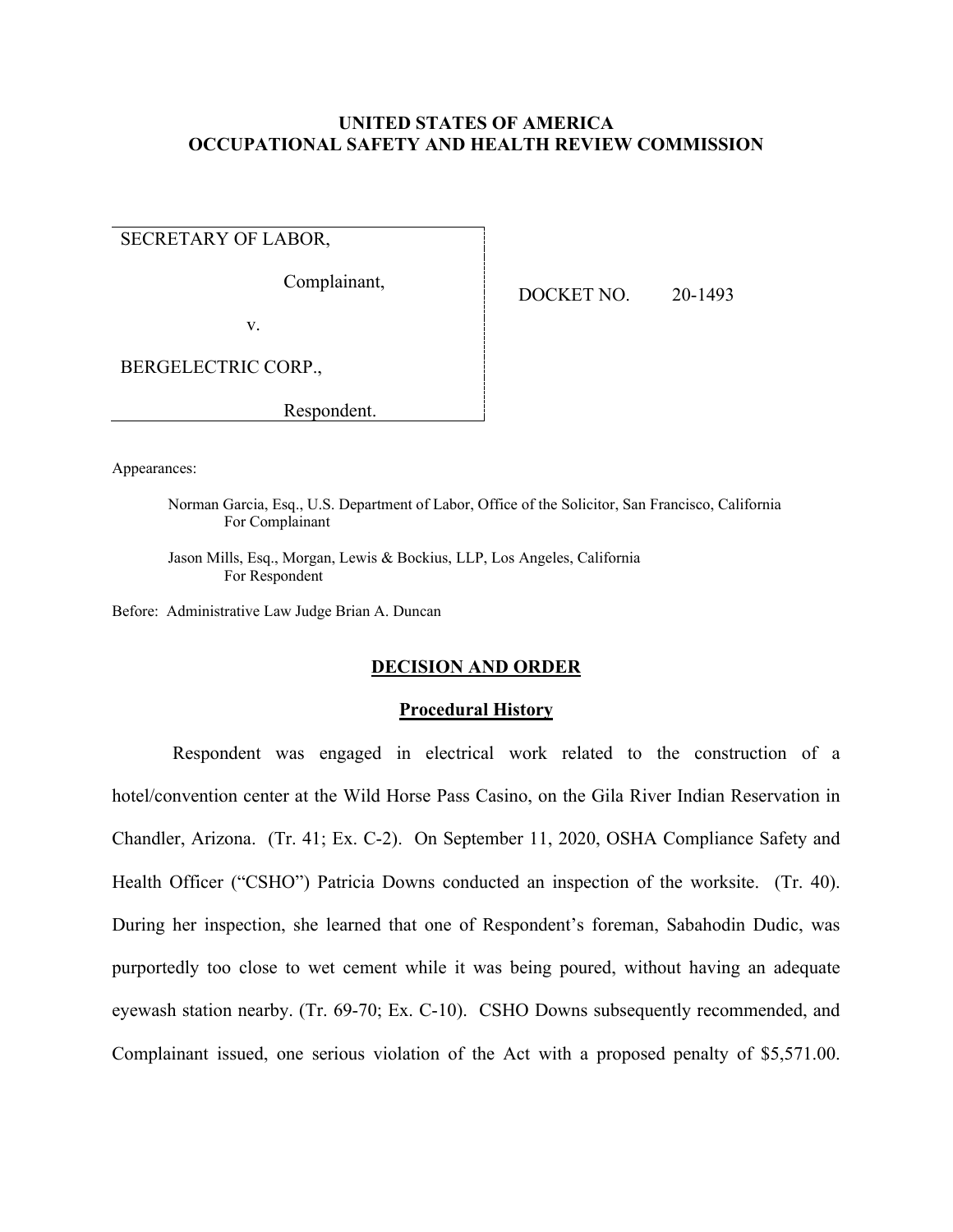*Citation and Notification of Penalty*. Respondent timely submitted its notice of contest, bringing the matter before the Commission.

A trial was conducted in Phoenix, Arizona on October 5, 2021. Three witnesses testified at trial: (1) CSHO Patricia Downs; (2) Zachery Barnett, OSHA Area Director for the Phoenix office; and (3) Sabahodin Dudic, Respondent's foreman. Both parties timely submitted post-trial briefs for the Court's consideration.

#### **Jurisdiction & Stipulations**

The parties stipulated that the Commission has jurisdiction over this proceeding pursuant to Section  $10(c)$  of the Act and that, at all times relevant to this proceeding, Respondent was an employer engaged in a business and industry affecting interstate commerce within the meaning of Sections 3(3) and 3(5) of the Act, 29 U.S.C. § 652(5). [Tr. 11-12 (Stipulations No. 1A-1F), 173]. *See Slingluff v. OSHRC*, 425 F.3d 861 (10th Cir. 2005). The parties also stipulated to other factual and legal matters (primarily document authentication), which were entered into the record. [Tr. 11-12 (Stipulations No. 1G-2G)].

### **Factual Background**

The Wild Horse Pass Casino hotel/convention center construction project involved numerous contractors. (Tr. 128; Exs. C-2, C-3). As stated earlier, Respondent was responsible for the installation of electrical systems. (Tr. 41, 55). During her walkaround of the construction site, CSHO Downs contacted Respondent's Foreman Dudic and asked about an area where trenches and open holes had been filled with cement over electrical conduit. (Tr. 55-56; Ex. C-5). Respondent did not actually pour the cement; that was performed by a separate contractor, whom Respondent did not control or direct. (Tr. 134). Although CSHO Downs did not observe any cement being poured during her onsite inspection, she learned that Foreman Dudic closely watched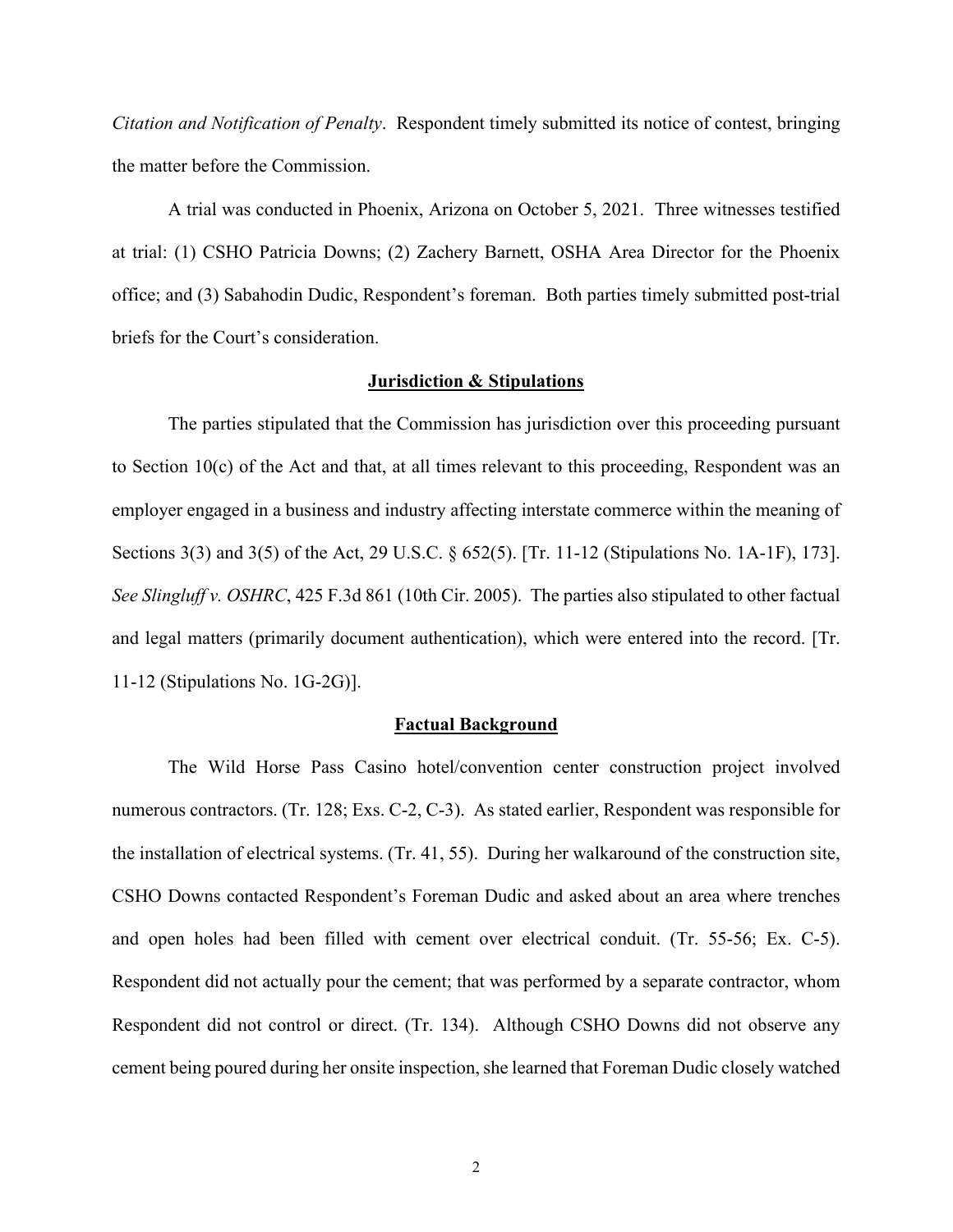the cement being poured over the conduit to make sure that it was not damaged or disturbed as a result. (Tr. 134, 136-137, 141). She testified originally that her "impression" from their conversation was that Foreman Dudic stood "directly adjacent" to the trench, as close as three feet to the wet cement as it was being poured over the conduit. (Tr. 57, 136, 141, 144, 161; Ex. C-10, p. 2). Her conversation with Foreman Dudic lasted less than 5 minutes. (Tr. 138). However, CSHO Downs never asked Foreman Dudic specifically where he stood in relation to the cement pours; how far away from the cement he was; nor did she take any measurements of the trenches, or speak with anyone from the cement contractor. (Tr. 134, 139, 146, 148-149, 164). She did learn that Foreman Dudic and his crew wore safety glasses at all times during "pour watch" duties. (Tr. 117, 145, 159-160).

Despite not asking for, or obtaining, specific information on Foreman Dudic's distance from the cement while it was being poured, CSHO Downs concluded that he was close enough that an adequate eyewash station needed to be located in the area in case of cement splashing into his eye(s). (Tr. 113-114). Therefore, CSHO Downs asked Respondent, and the general contractor in charge of Respondent, to show her what type of eyewash equipment was nearby. (Tr. 58-59, 114).

Respondent quickly produced a 6-ounce bottle of saline, which CSHO Downs indicated was not sufficient. (Tr. 59). Next, Respondent and the general contractor located two larger bottles of saline solution in a locked trailer, which CSHO Downs indicated was still not sufficient. (Tr. 82, 85, 87, 102, 105, 108). A reference was also later made to an actual eyewash station inside the casino, which was never located, a green water hose in the actual trench area (depicted in investigative photographs), and a nearby red-water-hose-supplied drinking station. (Tr. 59, 82, 89, 153-154, 170-171; Ex. C-4).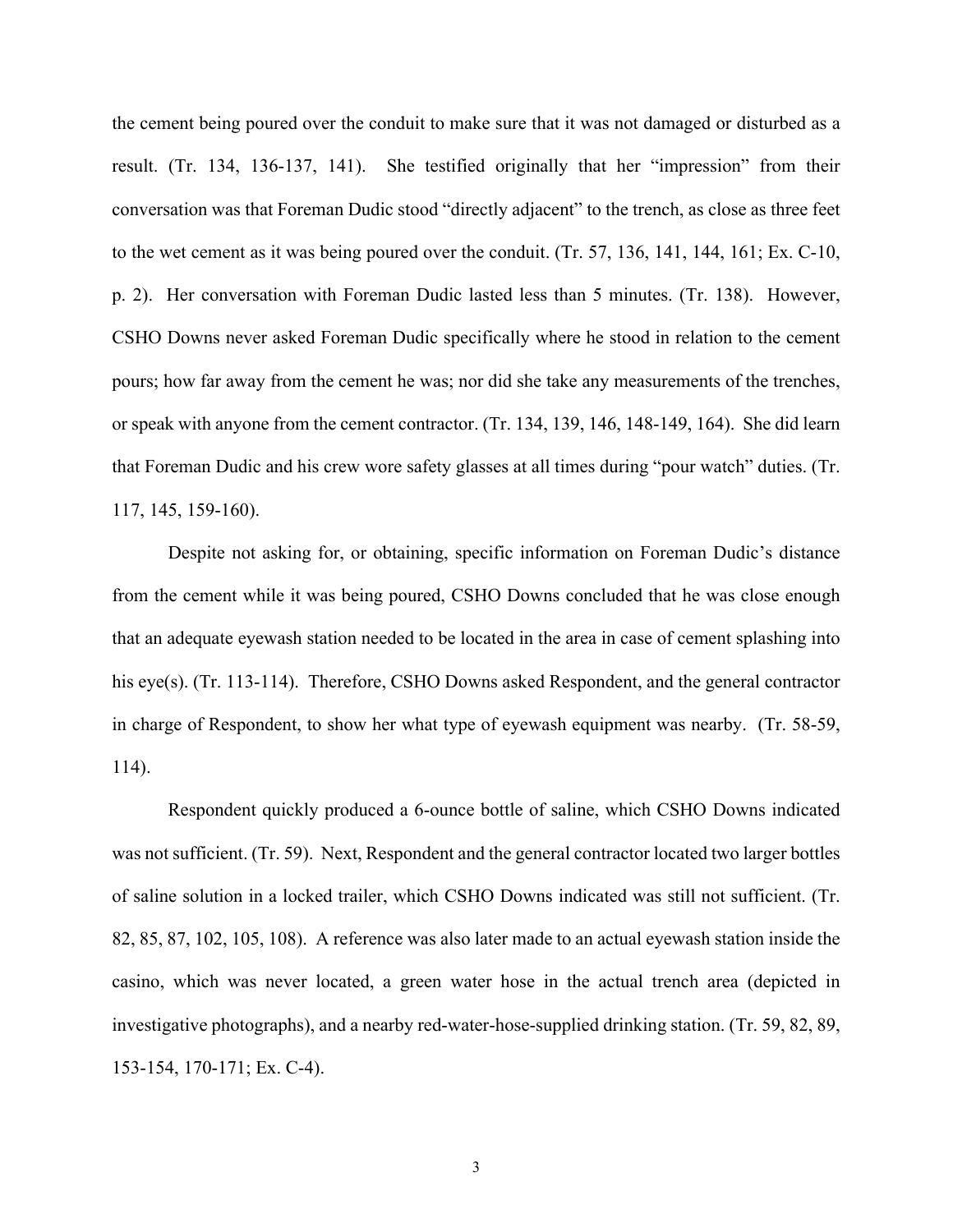When asked how many feet an employee needs to be from wet cement being poured to present a hazard necessitating an eyewash station, CSHO Downs responded: "I don't know honestly. I'm sorry." (Tr. 169). She also testified that she was not aware of OSHA or ANSI promulgating any such threshold distance. (Tr. 152-153,167-168). She gave her personal opinion on a safe distance: "For me personally, 10 feet…I don't know OSHA's official standpoint." (Tr. 167-170).

Foreman Dudic testified that he did have a conversation with CSHO Downs about watching cement pours over electrical conduit in trenches the day before her inspection, but denies ever saying anything about standing right next to the pour. (Tr. 192). He never stated any kind of distance, nor did she ask for one. (Tr. 215). Foreman Dudic testified that there was no need to stand right next to the cement as its being poured. (Tr. 195-196). He, and other members of his crew, typically stand about 20-30 feet away so they can make sure that the cement pour does not move or otherwise damage their installed conduit. (Tr. 197-198, 201; Ex. C-5). The activity can be "easily seen" from that distance. (Tr. 207). Neither he, nor any of his crew, was ever closer than 20 feet from the cement being poured over the conduit. (Tr. 201).

### **Discussion**

#### Citation 1, Item 1

Complainant alleged a serious violation of the Act in Citation 1, Item 1 as follows:

29 CFR  $\S 1926.50(g)$ : When employees were exposed to injurious corrosive materials, suitable facilities for quick drenching or flushing of the eyes and body were not provided within the work area for immediate emergency use:

a) CONVENTION CENTER: Employees onsite worked with corrosive materials including Portland cement and there was no emergency eyewash, capable of flushing the eyes for 15 minutes, available onsite.

*Citation and Notification of Penalty* at 6. An initial reference to "PVC cement" in the *Citation* was withdrawn by agreement at trial. (Tr. 30-31).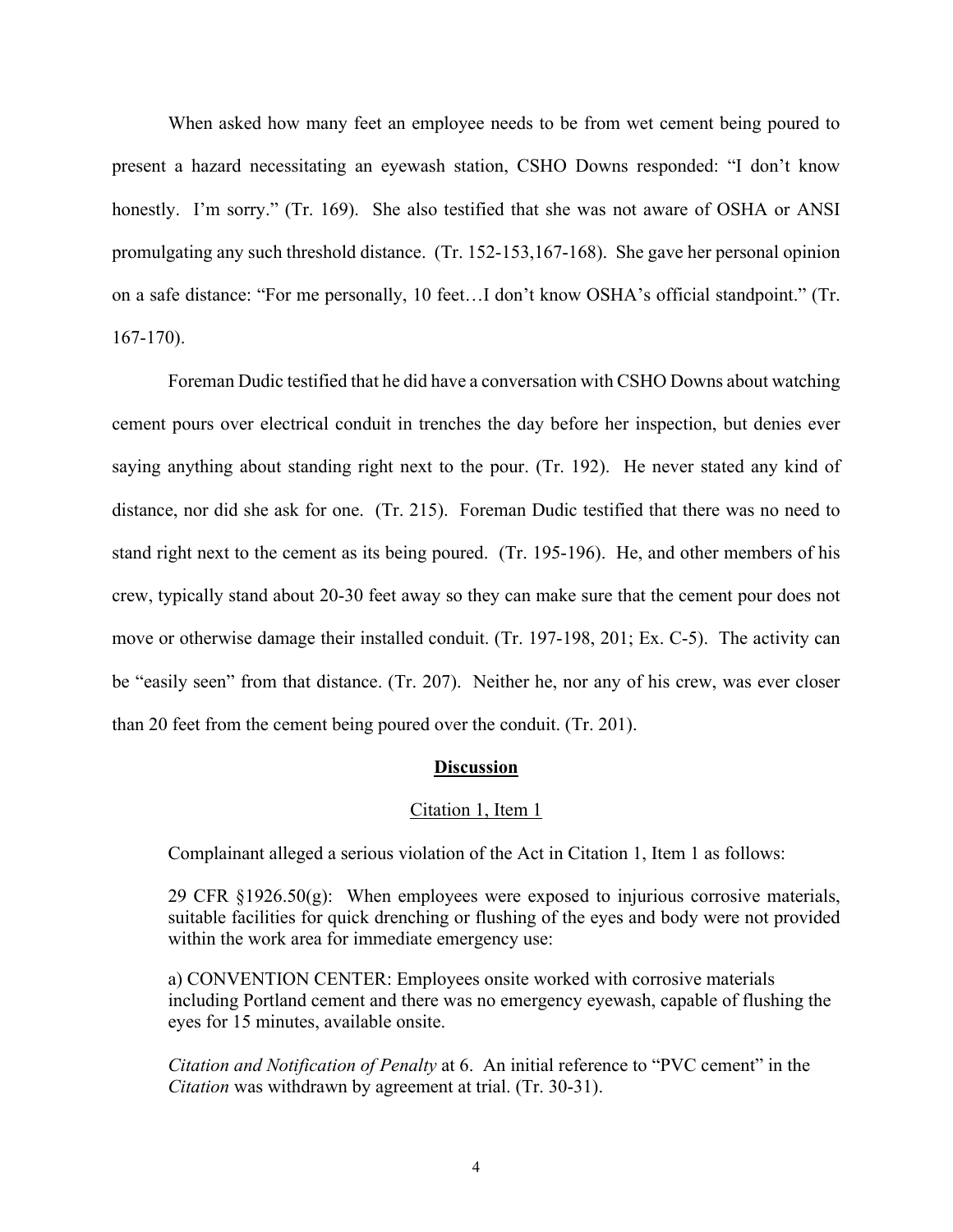## The cited standard states:

*Where the eyes or body of any person may be exposed to injurious corrosive materials, suitable facilities for quick drenching or flushing of the eyes and body shall be provided within the work area for immediate emergency use.*

## *29 CFR §1926.50(g).*

To establish a violation of an OSHA standard, Complainant must prove, by a preponderance of the evidence, that: (1) the cited standard applied to the facts; (2) the employer failed to comply with the terms of the cited standard; (3) employees were exposed or had access to the hazard covered by the standard, and (4) the employer had actual or constructive knowledge of the violative condition (*i.e.*, the employer knew, or with the exercise of reasonable diligence could have known). *Atlantic Battery Co.*, 16 BNA OSHC 2131 (No. 90-1747, 1994).

Based upon this record, the Court finds that Complainant failed to establish the application of the cited standard; a violation of the cited standard; or employee exposure to a violative condition. The record clearly establishes that the CSHO did not specifically determine the distance Foreman Dudic stood from the trench as the contractor poured cement over the conduit. She did not observe any concrete being poured. She never asked him for the specific distance he stood in relation to the concrete pour. He never gave her a specific distance. She acknowledged during her trial testimony that she simply inferred from their conversation that he was too close – speculating that Foreman Dudic came within 3 feet of the wet cement. The Court credits Foreman Dudic's specific, uncontroverted testimony that he and his crew watched cement pours from 20- 30 feet away, as opposed to the CSHO's inference/impression. The only reasonably reliable evidence introduced into the record established that Foreman Dudic was never closer than 20 feet from the cement as it was being poured over the conduit – all while wearing safety glasses. Even CSHO Downs acknowledged that such a distance was not sufficient, under OSHA's, ANSI's, or her personal distance threshold, to constitute a hazard necessitating an eyewash station/equipment.